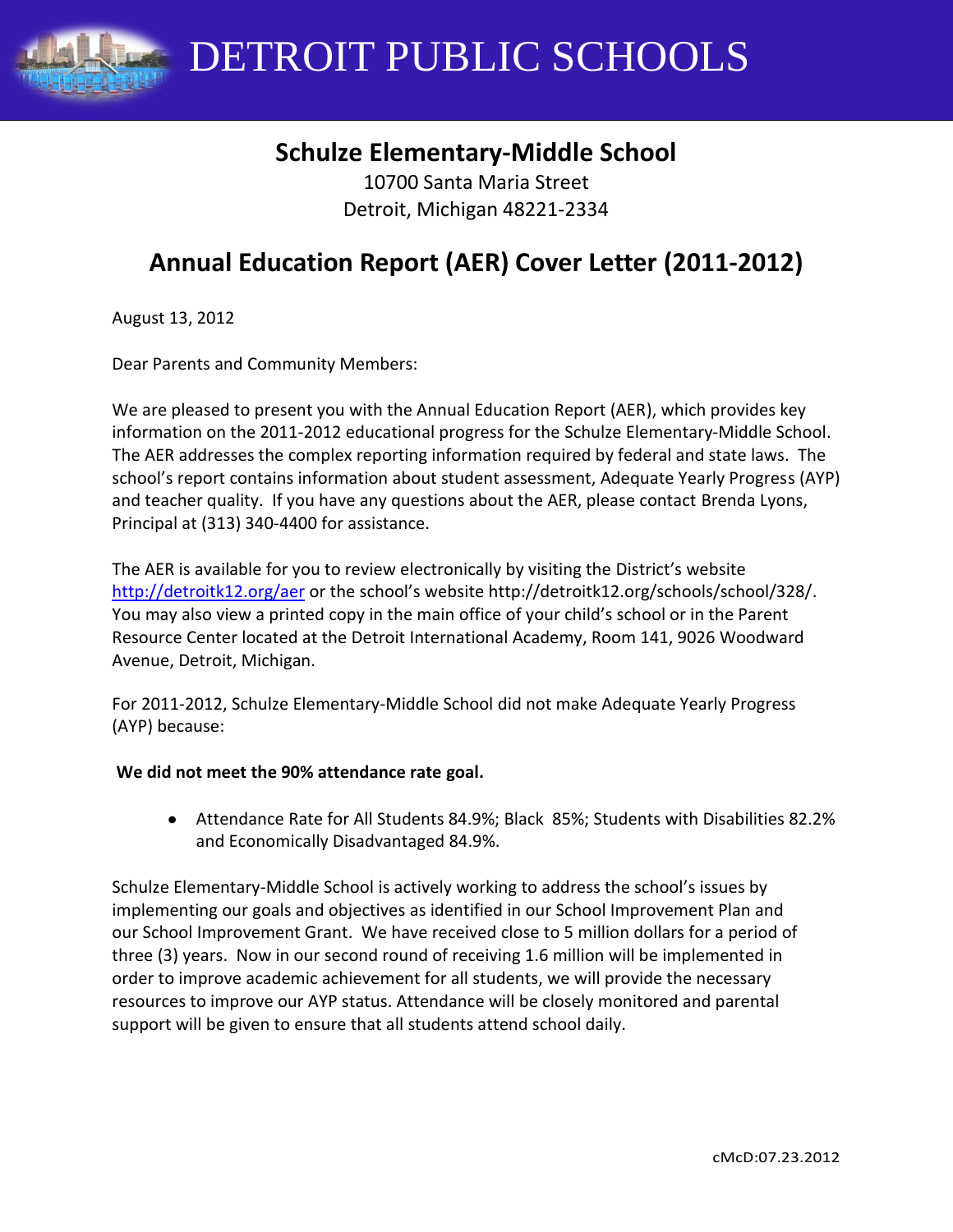### **Parent Involvement**

Parents are one of our most valuable assets, and we welcome their participation in their child's education. Parents are welcomed to volunteer in the classrooms and around the school. Our Local Community School Organization (LSCO) has formed as a strong liaison between the school and home. LSCO meetings are held monthly as well as a variety of other forums such as field trips that allows for parental involvement. Through our School Improvement Grant funds, we have allocated funds to support our Parent University where parents will have the opportunity to participate in workshop activities geared to assist them in all academic and essential life skills.

State law requires that we also report additional information.

# **Process for Assigning Pupils to the School**

During the 2011-2012 school year, Detroit Public Schools implemented the "Open Enrollment Initiative." This initiative allows students to elect to attend any Detroit Public School without being required to live within the boundary for that school. The "Open Enrollment Initiative" does not apply to the Examination High Schools, or Application Schools. Parents may enroll their child(ren) in the school of their interest as long as the school has not reached capacity for their particular grade. Enrollment preference is given to students who live within the boundary of a school. It should also be noted that transportation will not be provided for students who select a school outside of the boundary of their home school. "Open Enrollment Initiative" resources can be found on our web-site at:

http://detroitk12.org/resources/prospective\_students/.

## **School Improvement Status**

| Year      | <b>School Improvement Status</b> |  |
|-----------|----------------------------------|--|
| 2011-2012 | No AYP $\sim$ AYP Not Met        |  |
| 2010-2011 | $N/A^{\sim}$ AYP Not Met         |  |

# *Detroit Public Schools' Core Curriculum:*

Consistent with the Detroit Public Schools Academic Plan for 2012-2013**,** there are aggressive plans to accelerate the rate of student achievement and to ensure that students graduate with

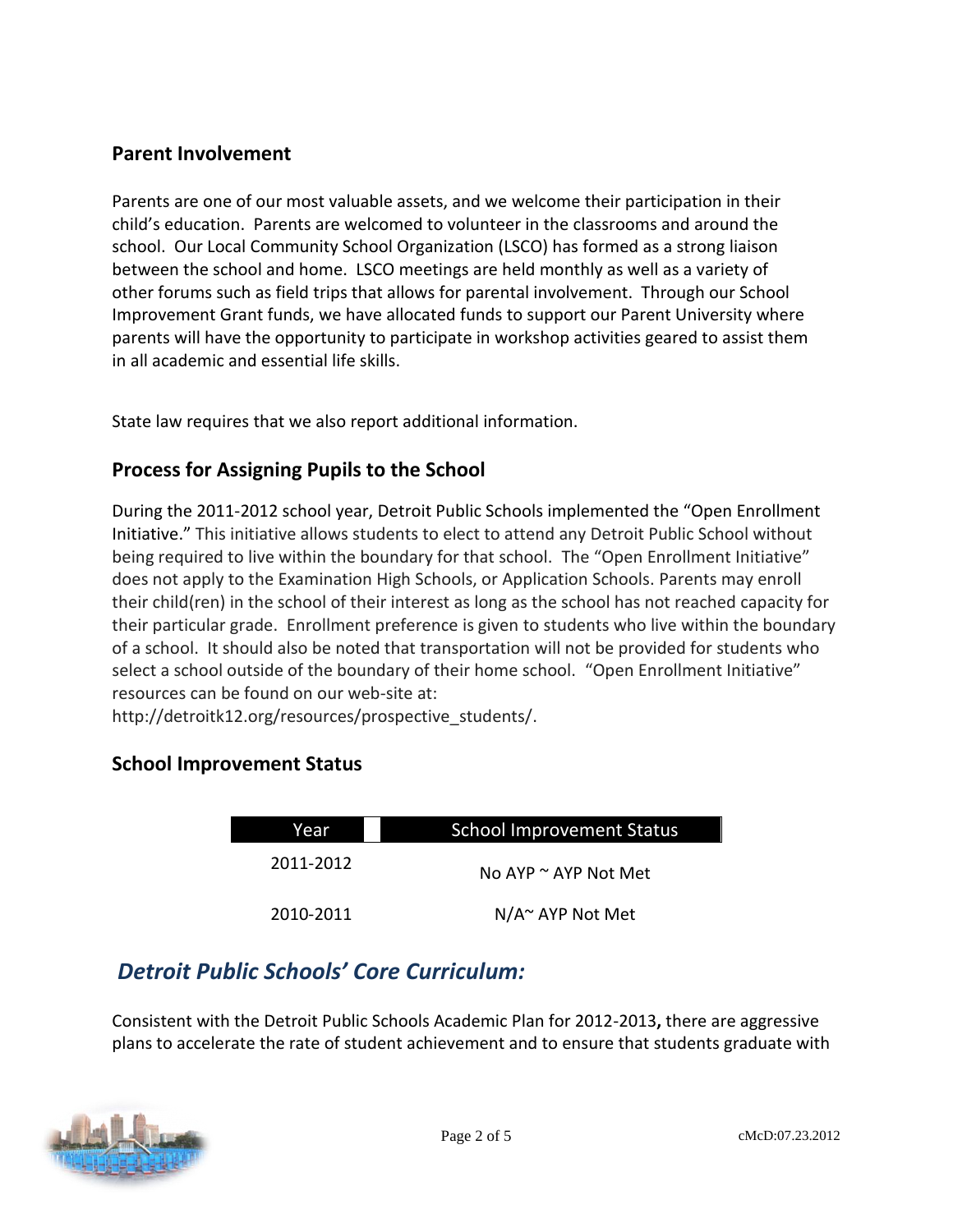the academic and social skills necessary for success in college and the workplace.

# **Specific curriculum actions are based on the District's five (5) pillars of student achievement:**

- I. Talent management,
- II. High quality teaching and learning,
- III. Rigorous, transparent and continuous improvement cycle,
- IV. Customer service approach to community and each other, and
- V. A secure, inclusive and dynamic culture.

An Executive Summary of the 2012-2013 Academic Action Plan, is available online at [http://detroitk12.org/content/wp-content/uploads/2012/05/FINALAcademicPlanExecutive-](http://detroitk12.org/content/wp-content/uploads/2012/05/FINALAcademicPlanExecutive-Summary_2012.pdf)[Summary\\_2012.pdf.](http://detroitk12.org/content/wp-content/uploads/2012/05/FINALAcademicPlanExecutive-Summary_2012.pdf)

## **Access to the Core Curriculum**

The instructional strategies and grade level expectations are aligned to the State standards and the NAEP. This represents the core curriculum, which is supported by the texts, materials, computer software and other school level resources used daily in the classrooms. All of the professional development activities are aligned to the core curriculum.

The implementation is a process delineated in the District Plan. This plan serves as the framework for each school's academic achievement plan.

The frequent monitoring of the implementation of these plans are conducted by the school diagnostic visits, review of the benchmark assessments, use of the teacher evaluation tool and adherence to the pacing calendar.

The variances from the State plan can be found in the grade level expectations, which are also aligned to the higher standards of NAEP.

A Summer Parent University is offered with classes to increase parenting skills, early childhood literacy, adult literacy and GED. During the school year, the Regional Parent Resource Center is a vehicle for parents and other community members to participate in regular and on-going informational and participatory sessions focused on curriculum and instruction. Learning Village (an online instructional management system), Web updates and semi-annual progress reports are also a means to disseminate information to parents and community.

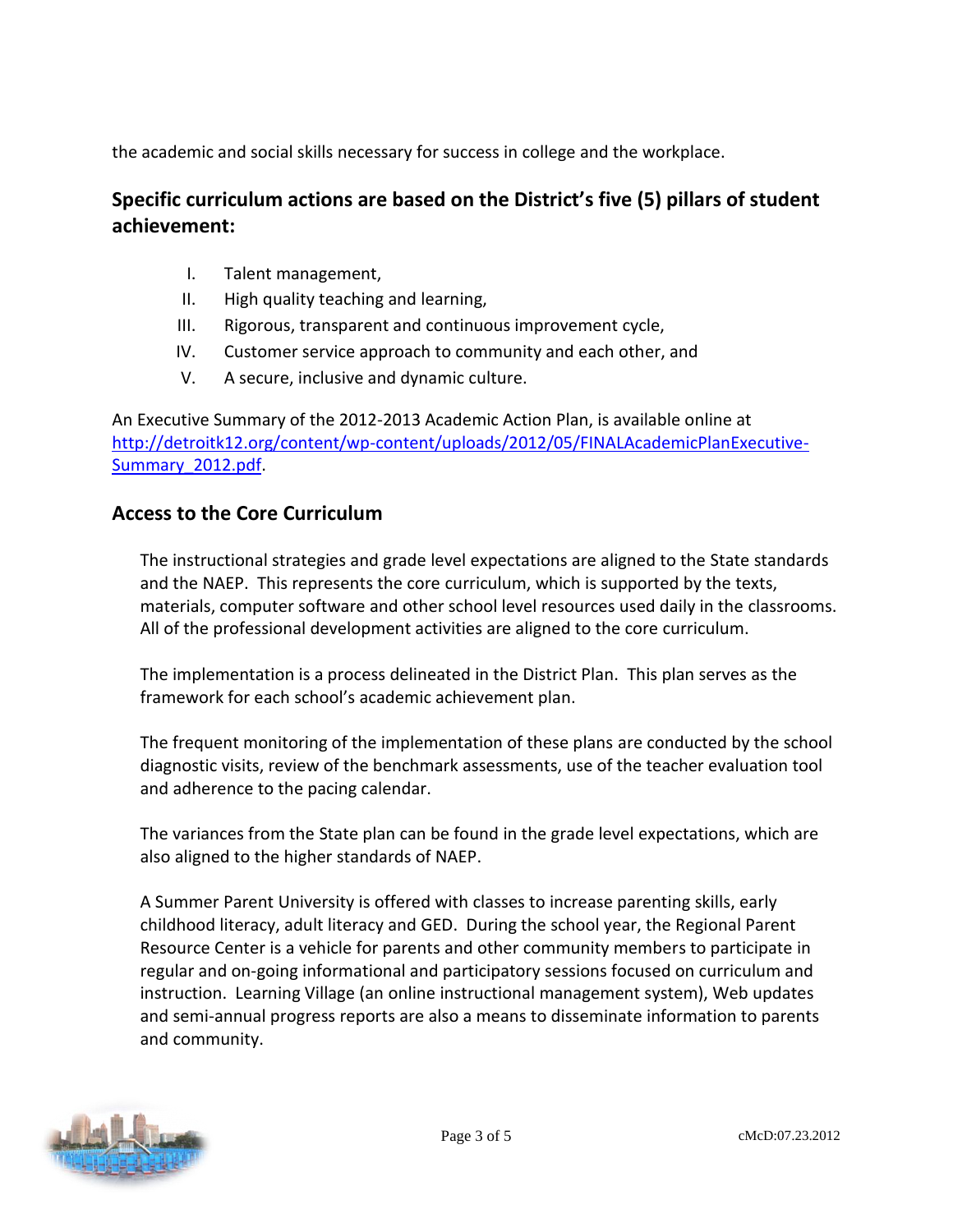Detroit Public Schools Core Curriculum is currently under revision. Pacing Charts and Curriculum guides will be posted to the Division of Teaching and Learning under the Leadership page of our web-site in the near future.

### **Parent Engagement**

- $\cdot \cdot$  Use the technology portal for parents to view daily lessons and to communicate with teachers.
- $\cdot$  Implement and follow through with the parent contracts.
- $\div$  Use the Parent Resource Center to engage parents in innovative workshops and sessions that are practical and will result in parent support to students at home.

### **Student Achievement Results**

Aggregate Student Achievement Results and Detroit Public Schools Quarterly Benchmark Assessment in Reading and Mathematics for Schulze Elementary-Middle School can be found on the Detroit Public Schools' web-page at the Research, Evaluation and Assessment site at [http://detroitk12.org/data/rea/.](http://detroitk12.org/data/rea/) The following reports are available:

- District Profile Report
- Combined School Profile Reports
- Individual School Profile Reports
- Adequate Yearly Progress (AYP) Reports
- Annual Education Report

## **Parent-Teacher Conferences (Interactions):**

| <b>School Year</b>       | <b>Total Parent</b><br>Interactions | Percent |
|--------------------------|-------------------------------------|---------|
| 2011-2012                | 634                                 | 18.0%   |
| 2010-2011<br>(Corrected) | 1051                                | 30.7%   |

The Detroit Public Schools' Office of Research, Evaluation, Assessment and Accountability has developed a data collection system which has enabled the District to comply with the Annual